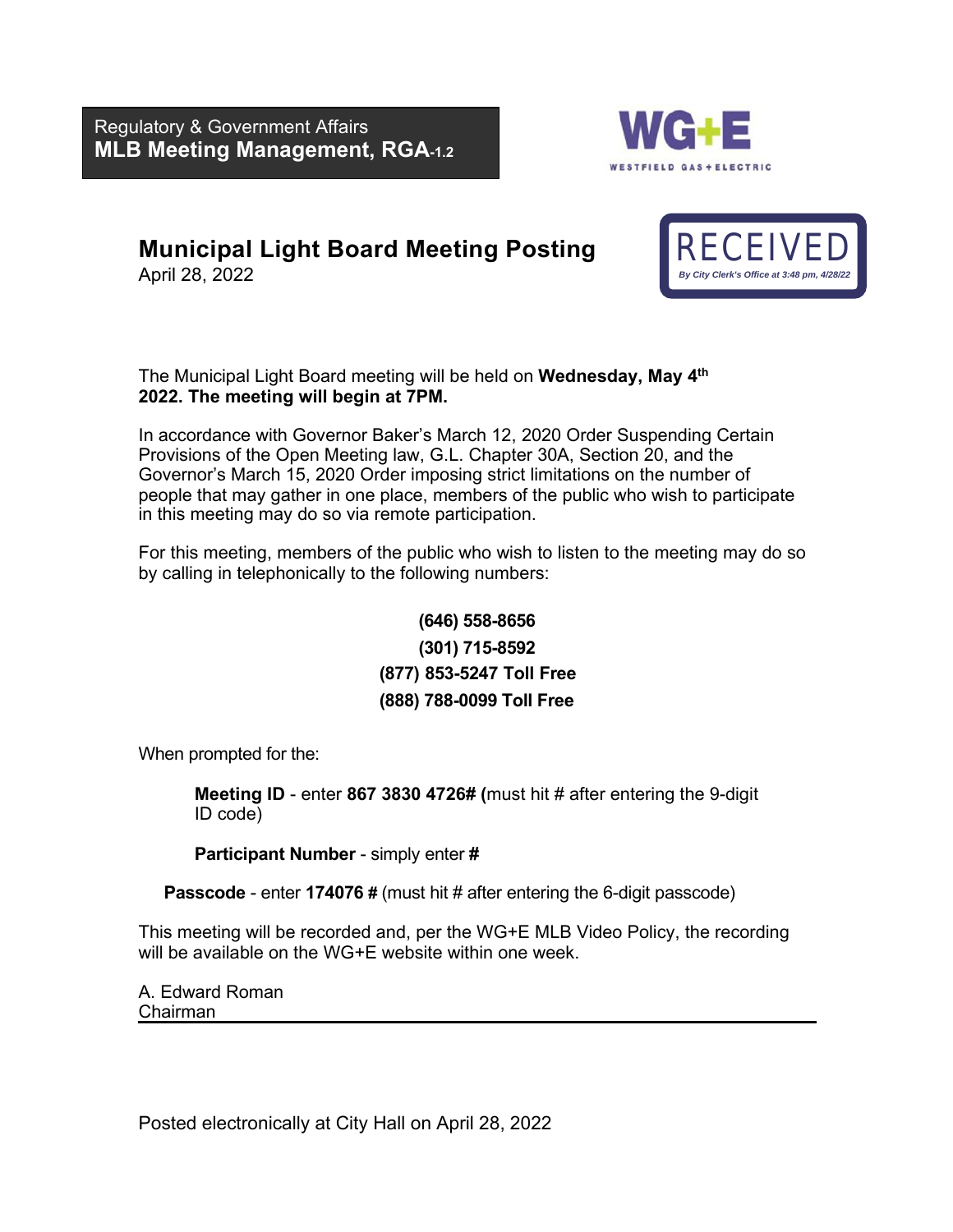# **Agenda**



**2022 Meeting Schedule** 

Wed January 5, 2022 Wed February 2, 2022 **Wed March 2, 2022 Tues April 12, 2022 Wed May 4, 2022** Wed June 1, 2022 Wed July 6, 2022 Wed August 3, 2022 Wed September 7, 2022 Wed October 5, 2022 Wed November 2, 2022 Wed December 7, 2022

## **May 4, 2022** MUNICIPAL LIGHT BOARD MEETING

Westfield Gas & Electric 40 Turnpike Industrial Road Westfield, Massachusetts

#### **CALL TO ORDER**

**ROLL CALL (7:00 PM)** 

| Ward 1 Commissioner           | Kevin M. Kelleher (KMK)  |   |
|-------------------------------|--------------------------|---|
| Ward 2 Commissioner           | Ray Rivera (RR)          |   |
| Ward 3 Commissioner           | Dawn Renaudette (DR)     | 5 |
| Ward 4 Commissioner           | Francis L. Liptak (FLL)  | 6 |
| Ward 5 Commissioner           | Joseph B. Mitchell (JBM) |   |
| Ward 6 Commissioner           | Robert C. Sacco (RCS)    | 1 |
| <b>Appointed Commissioner</b> | A. Edward Roman (AER)    |   |

#### **PLEDGE OF ALLEGIANCE:**

#### **READING OF THE RECORD OF:**

- a) Aoril 12, 2022 Regular Session
- b) April 12, 2022 Executive Session

#### **PUBLIC PARTICIPATION (Maximum time: 30 minutes/3 minutes per person, excluding personnel issues)**

#### **COMMUNICATIONS RECEIVED BY THE GAS AND ELECTRIC**

- a) Acknowledgement- Munger Hill School-Temperance Freeman
- b) Acknowledgement- MHA
- c) Customer Compliment-1029 Granville Rd
- d) Customer Compliment-104 Lawton Ave
- e) Customer Compliment-679 Montgomery Rd

#### **REPORTS FROM THE GAS AND ELECTRIC**

- A. Action Required Items
	- a) Presentation:Payroll Manager and Account Analyst
		- i. Transition of Billing/Collections and Accounts Payable/Payroll
	- b) State Sales Tax Audit- JBK